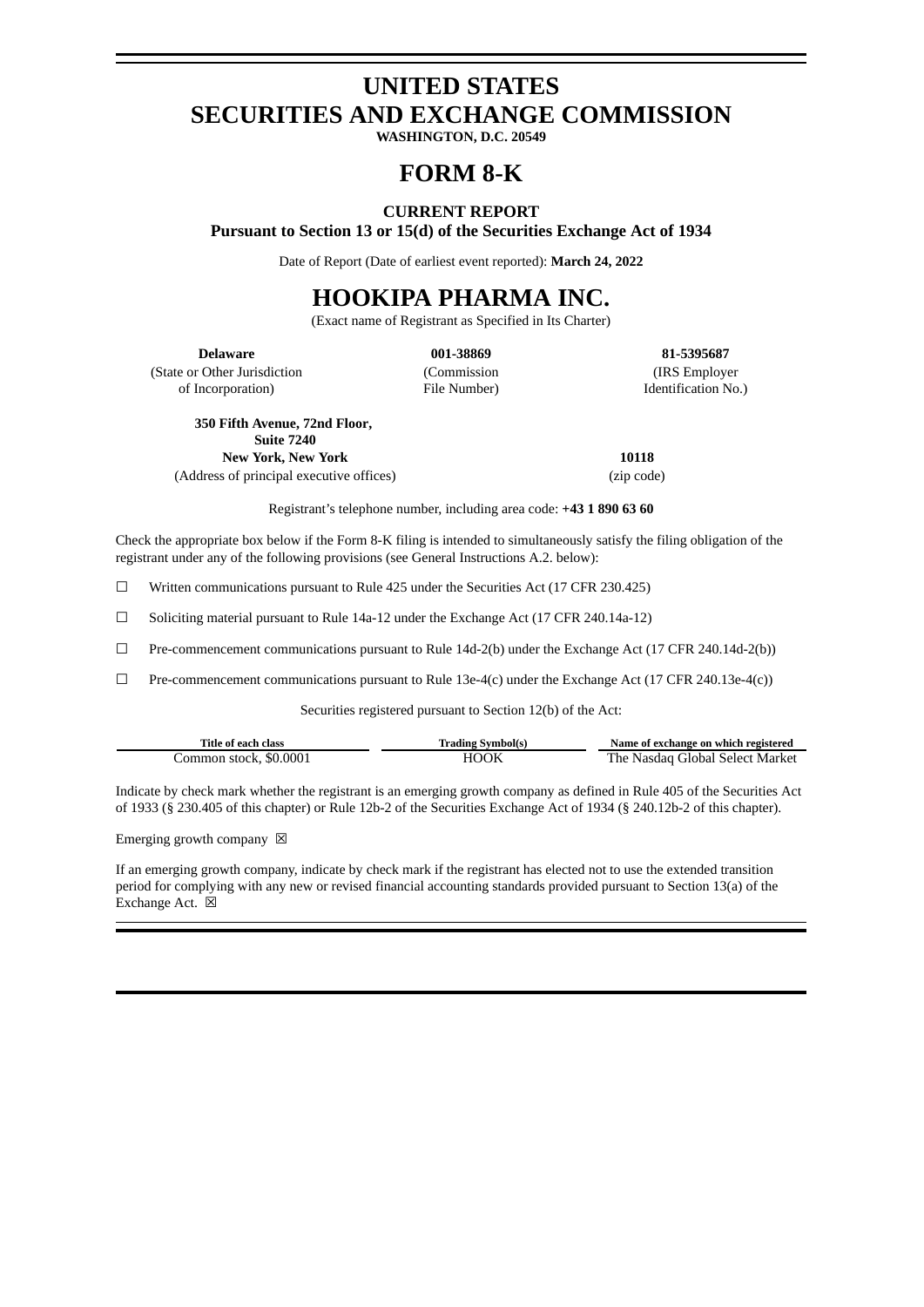## **Item 2.02 Results of Operations and Financial Condition.**

On March 24, 2022, HOOKIPA Pharma Inc. (the "Company") announced Financial Results for the Fourth Quarter and Full Year 2021. A copy of the press release is being furnished as Exhibit 99.1 to this Current Report on Form 8-K.

The information in this Current Report on Form 8-K and Exhibit 99.1 attached hereto is intended to be furnished and shall not be deemed "filed" for purposes of Section 18 of the Securities Exchange Act of 1934 (the "Exchange Act") or otherwise subject to the liabilities of that section, nor shall it be deemed incorporated by reference in any filing under the Securities Act of 1933 or the Exchange Act, except as expressly set forth by specific reference in such filing.

#### **Item 9.01 Financial Statements and Exhibits.**

(d) Exhibits.

| <b>Exhibit</b><br><b>Number</b> |                                                                              |
|---------------------------------|------------------------------------------------------------------------------|
|                                 | <b>Description</b>                                                           |
| 99.1                            | Press release issued by HOOKIPA Pharma Inc. on March 24, 2022                |
| 104                             | Cover Page Interactive Data File (embedded within the Inline XBRL document). |

2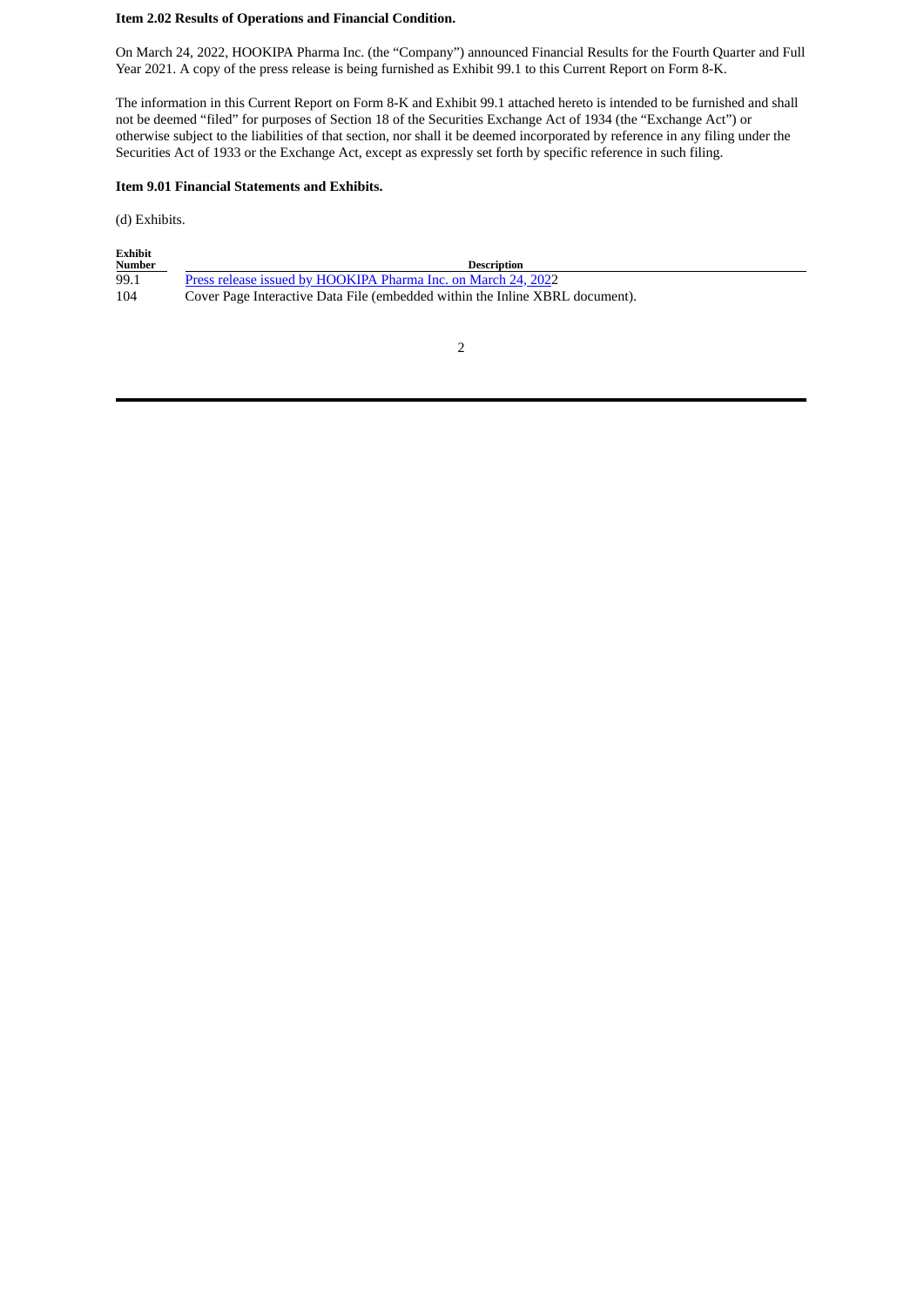## **SIGNATURES**

Pursuant to the requirements of the Securities Exchange Act of 1934, the registrant has duly caused this report to be signed on its behalf by the undersigned thereunto duly authorized.

HOOKIPA Pharma Inc.

Date: March 24, 2022 By:/s/ Joern Aldag

Joern Aldag Chief Executive Officer

(Principal Executive Officer)

3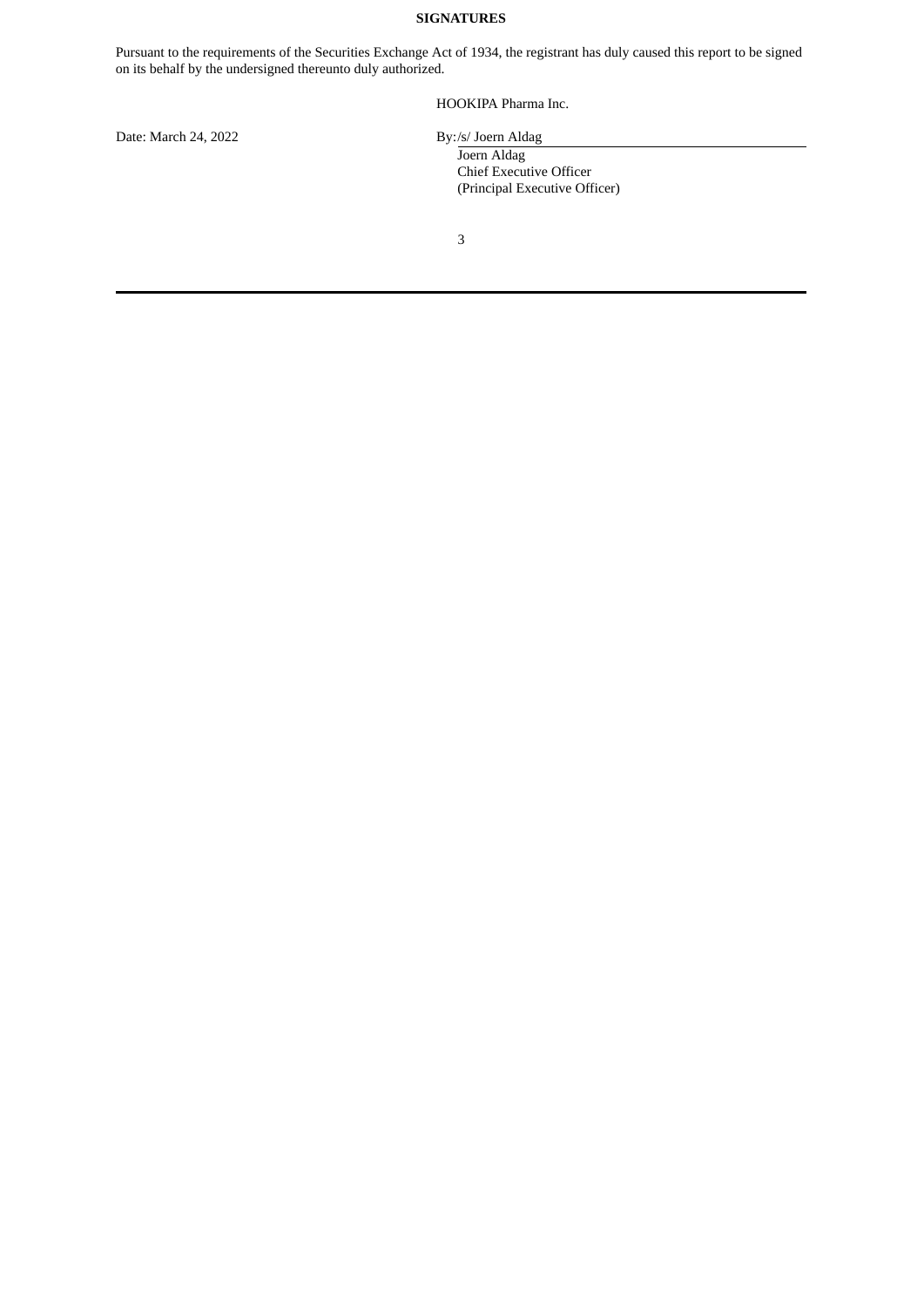

#### **HOOKIPA Reports Fourth Quarter and Full Year 2021 Financial Results and Provides 2022 Outlook**

- <span id="page-3-0"></span>Lead oncology candidate HB-200 demonstrated high antigen-specific T cell responses and encouraging anti-tumor activity in heavily pre-treated head and neck cancer patients
- HOOKIPA received FDA Fast Track designation and advanced HB-200 to Phase 2 trial in combination with pembrolizumab, with data anticipated in H2 2022
- HOOKIPA and Gilead agreed to advance partnered HIV program, triggering \$54 million commitment from Gilead
- Strong 2021 year-end pro forma cash position of \$156.9 million when giving effect to payments received in Q1 2022 from Gilead transaction and proceeds of \$75 million public follow-on offering

**New York, US and Vienna, Austria,** March 24, 2022 - HOOKIPA Pharma Inc. (NASDAQ: HOOK, 'HOOKIPA'), a company developing a new class of immunotherapeutics based on its proprietary arenavirus platform, today reported financial results and provided a corporate update for the fourth quarter and full year 2021, as well as outlook for 2022.

"As we work to introduce a new class of novel arenaviral immunotherapies, we're proud of the progress we made in 2021. Our data presentations, including at premier oncology meetings, continued to expand the body of evidence on the ability of our technology to induce potent T cell responses, drive tumor regression and potentially serve as a synergistic combination with other immunotherapies," said Joern Aldag, Chief Executive Officer at HOOKIPA. "With the recent capital raise from new and existing top-tier investors, as well as funding from our Gilead collaboration, our cash position provides funding into the first half of 2024, enabling us to advance our novel portfolio. This includes our Phase 2 HB-200 program in combination with pembrolizumab in multiple treatment settings for head and neck cancer and two planned IND applications, one in prostate cancer and the other for Hepatitis B, in collaboration with Gilead. We're excited to grow the value proposition even further for our versatile arenaviral technology in addressing unmet needs in cancer."

## **Oncology Portfolio**

- **Interim Phase 1 data highlight promise of HB-200 as a novel immunotherapy for head and neck cancers.**
	- o In November, HOOKIPA reported interim data from the ongoing Phase 1 dose escalation study (NCT04180215) showing HB-200 (either as sequential HB-201 or alternating two-vector HB-202/HB-201) rapidly induced high levels of tumor-specific CD8+ T cells considered to be necessary for response, with a favorable tolerability profile and promising, early anti-tumor activity. In heavily pre-treated patients with Human Papillomavirus 16-positive (HPV16+) squamous cell head and neck cancers (HNSCC), HB-200 demonstrated a 75 percent disease control rate and shrinkage of target lesions in 53 percent of patients. The clinical data were consistent with data presented as a latebreaker abstract in March at the American Association of Clinical Research and data presented as an oral presentation in June at the American Society of Clinical Oncology.
	- o Based on these data, HOOKIPA initiated a Phase 2 trial to assess HB-200 in combination with pembrolizumab as 1st-line and 2nd-line treatment for HNSCC; the first patient was dosed in January 2022 and preliminary data is anticipated in the second half of 2022.
	- o In November 2021, the Food and Drug Administration granted Fast Track designation to HB-200 in combination with pembrolizumab for the treatment of 1st-line advanced HPV16+ HNSCC.
- **HOOKIPA prioritizes oncology pipeline based on strength of HB-200 results.** HOOKIPA also announced in November 2021 that it is focusing future research and development in oncology; advancing its immuno-oncology pipeline with HB-300 for prostate cancer and HB-700 for KRAS-mutated colorectal, pancreatic and lung cancers; and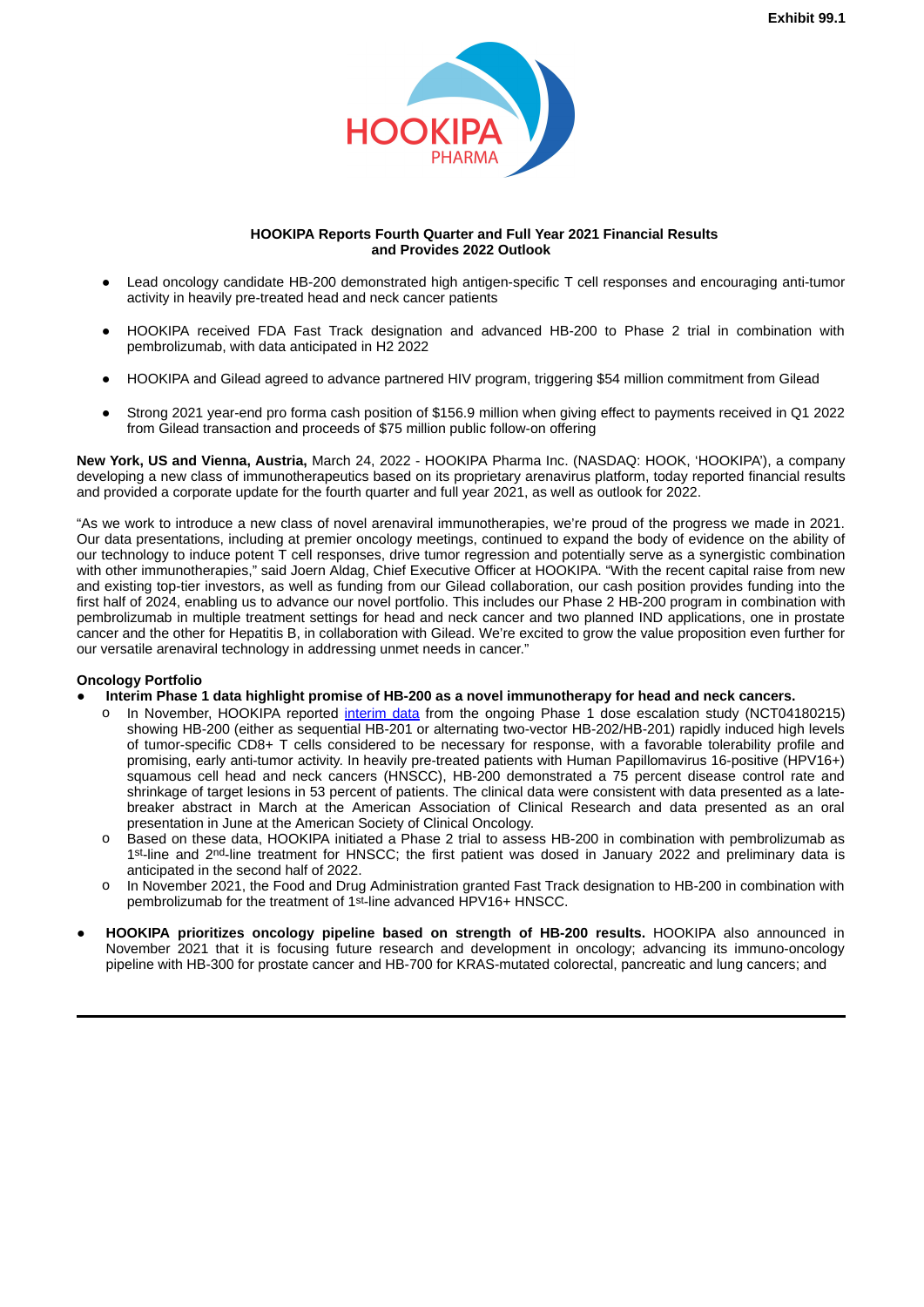evaluating combinations of HB-200 with other oncology treatment modalities. HOOKIPA expects to file an Investigational New Drug (IND) application for HB-300 in the third quarter of 2022.

- **Potential of novel arenaviral platform technology in cancer validated by publications in Cell Reports Medicine, Nature Communications, and Frontiers in Oncology.**
	- o Pre-clinical data published in the March 2021 issue of Cell Reports Medicine showed HOOKIPA's alternating 2vector immunotherapy induced tumor-specific responses exceeding 50 percent of circulating CD8+ T cells and resulted in tumor cures and long-term immunity in a pre-clinical setting for both oncoviral antigens and a cancer selfantigen. The data provide the scientific substantiation for the ongoing HB-200 program in HPV16+ cancers, as well as the HB-300 program in prostate cancer.
	- o In August, Nature Communications published pre-clinical data demonstrating that a single administration of HOOKIPA's arenaviral vector was able to modulate the tumor microenvironment and induce potent melanoma selfantigen specific T cell responses, resulting in tumor regression and tumor eradication in 60 percent of mice.
	- o A comprehensive review article published in the October issue of Frontiers in Oncology reinforced the potential of HOOKIPA's versatile and differentiated arenavirus platform as a promising strategy to elicit potent, tumor-specific T cell responses and address critical unmet needs in cancer treatment.
- **Clinical collaboration to evaluate HB-200 with pembrolizumab underscores broad potential for additive benefits in combination with current standard of care and novel agents to improve anti-tumor immune response.** In September, HOOKIPA announced it entered into a clinical collaboration and supply agreement with Merck & Co., Inc., Kenilworth, NJ, USA (known as Merck MSD outside of the United States and Canada) to evaluate the combination of HB-200 with pembrolizumab. HOOKIPA plans to initiate a randomized Phase 2 trial of HB-200 in combination with pembrolizumab in the first half of 2023.

## **Infectious Disease Portfolio**

- **Collaboration with Gilead Sciences advances development of functional cures for Hepatitis B virus (HBV) and Human Immunodeficiency virus (HIV).**
	- In November, HOOKIPA announced that its research collaboration with Gilead to develop a potential functional cure for HBV successfully passed Gilead's Request for Development milestone. Gilead plans to progress the program to IND-enabling stage in 2022 to support IND filing for the arenavirus vector combination.
	- o In February 2022, HOOKIPA and Gilead agreed to advance its partnered HIV program, triggering a \$54 million commitment from Gilead. HOOKIPA assumed development responsibility for the HB-500 program through the completion of a Phase 1b clinical trial; Gilead has the exclusive right for further development thereafter. Financial terms included a \$4 million preclinical milestone, a \$15 million non-refundable initiation fee and \$35 million equity commitment at a premium to market price. The \$35 million equity commitment includes a first tranche of \$5 million (purchased at a \$3 share price on February 15) and the remaining \$30 million can be drawn at a 30 percent premium in a second tranche or at market price in a third tranche. If Gilead pursues further development, HOOKIPA is entitled to potential development and sales milestone payments exceeding \$237 million, as well as royalties on net product sales.
- **Positive updated interim Phase 2 data reported on HB-101 for Cytomegalovirus (CMV) in kidney transplant patients.** In November, HOOKIPA shared updated interim data from the ongoing Phase 2 clinical trial (NCT03629080) of HB-101, a prophylactic CMV vaccine candidate. These data showed three doses of HB-101 were generally well tolerated, elicited strong immunogenicity, and reduced incidence of CMV viremia, consistent with results reported in November 2020. Final results are anticipated in 2023 once the 80 enrolled patients complete their 12-month observation period following kidney transplantation. HOOKIPA is pursuing partnership opportunities for continued development, as part of its updated corporate strategy to prioritize the oncology pipeline opportunities.

## **Corporate Updates**

- Klaus Orlinger, Ph.D. has been promoted from Executive Vice President, Research to Chief Scientific Officer. Klaus joined HOOKIPA in 2012 and has played a leading role in the development of novel arenaviral immunotherapies and advancing them to the clinic.
- To express their confidence in and excitement about the Company, the executive team agreed to receive 50 percent of its 2021 bonus in the form of an options grant at \$3 per share. Executive team members also waived portions of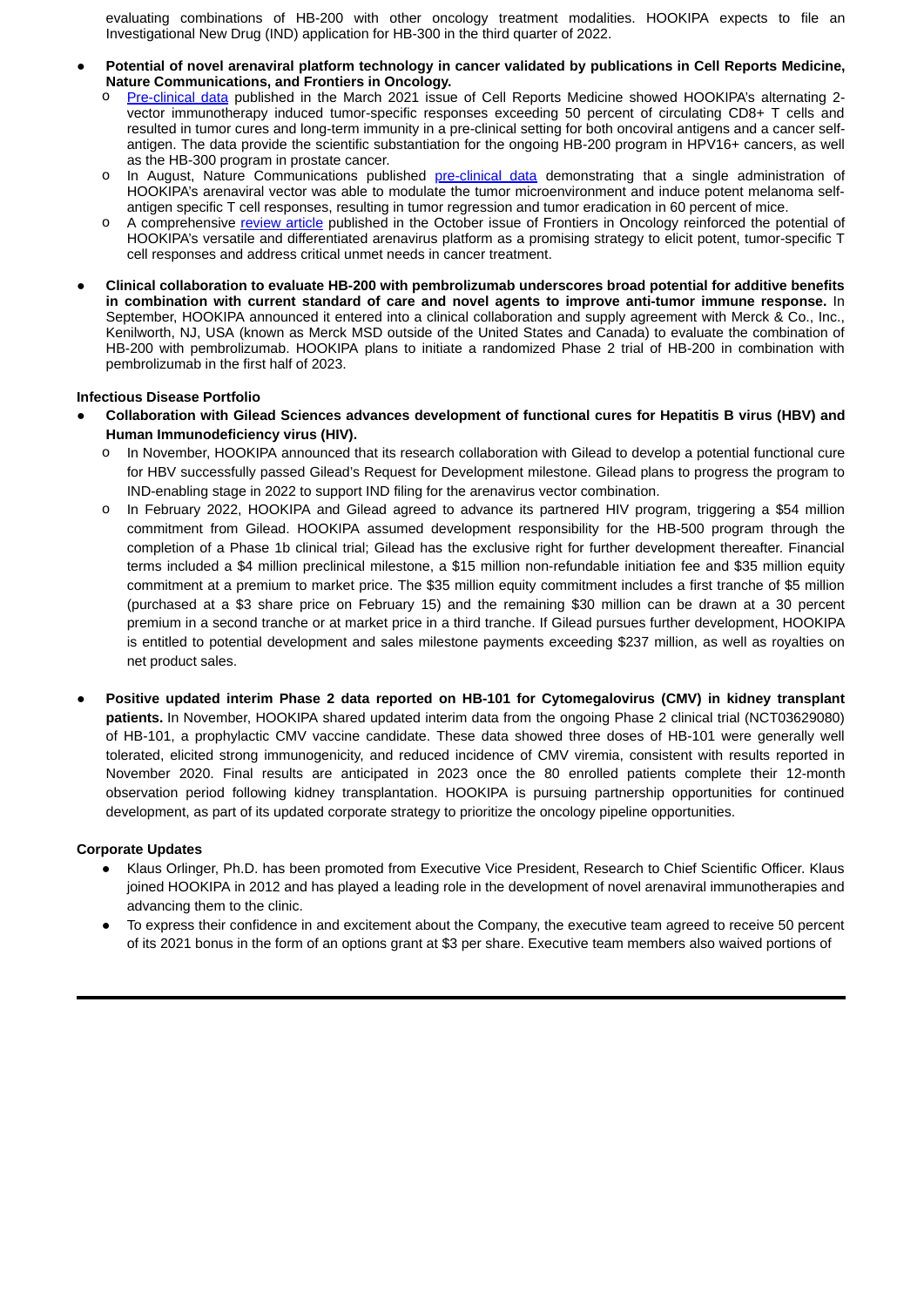their salaries for the first half of 2022 in exchange for shares valued at \$3 per share; the CEO waived 50 percent of his first half 2022 salary and other executives waived 20 percent each.

## **Upcoming Milestones**

- Phase 1 HPV16+ monotherapy data: Mid-2022
- Phase 2 HPV16+ combination data in HNSCC
	- o 1st-line initial data: 2H 2022
	- o 2nd-line initial data: 2H 2022
	- o Randomized Phase 2 in 1st line start with pembrolizumab: 1H 2023 (Fast Track designation)
- Prostate cancer IND: 3Q 2022
- Hepatitis B therapeutic IND: 2022 (Gilead-led)

## **Fourth Quarter and Full Year 2021 Financial Results**

**Cash Position:** HOOKIPA's cash, cash equivalents and restricted cash as of December 31, 2021 was \$66.9 million compared to \$143.2 million as of December 31, 2020. When giving effect to (i) receipt of a \$15.0 million initiation payment and the issuance of 1,666,666 shares of our common stock for an aggregate purchase price of \$5.0 million pursuant to an agreement with Gilead in February 2022, and (ii) the net proceeds of \$70 million from the issuance of common stock and convertible preferred stock in a follow-on financing in March 2022, HOOKIPA's pro-forma cash, cash equivalents and restricted cash as of December 31, 2021 would have been \$156.9 million.

**Revenue** was \$3.9 million for the three months ended December 31, 2021, and \$18.4 million for the year ended December 31, 2021 compared to \$5.2 million for the three months ended December 31, 2020 and \$19.6 million for the year ended December 31, 2020. The decrease was primarily due to lower revenue from research milestones and lower recognition of deferred revenue related to upfront and milestone payments under the Collaboration Agreement with Gilead.

**Research and Development Expenses:** HOOKIPA's research and development expenses were \$22.4 million for the three months ended December 31, 2021, and \$82.9 million for the year ended December 31, 2021 compared to \$15.7 million for the three months ended December 31, 2020, and \$54.8 million for the year ended December 31, 2020.

The primary drivers of the increase in research and development expenses by \$28.1 million compared to 2020 were an increase in manufacturing and quality control expenses of \$9.9 million, an increase in clinical study expenses of \$3.2 million, along with an increase in other direct expenses and laboratory expenses of \$8.1 million and an increase in internal research and development expenses of \$6.9 million. The increase was mainly due to the progress in the clinical trial of our HB-200 program, particularly, the increased patient recruitment and related clinical trial monitoring and testing activities, as well as manufacturing and quality control work in preparation of a further extension of the trial. Manufacturing and quality control expenses were also driven by the progress towards clinical development in our Gilead partnered programs and other preclinical programs.

**General and Administrative Expenses:** General and administrative expenses amounted to \$3.5 million for the three months ended December 31, 2021 and \$17.3 million for the year ended December 31, 2021 compared to \$4.7 million for the three months ended December 31, 2020, and \$18.1 million for the year ended December 31, 2020. The decrease was primarily due to a decrease in personnel-related expenses and a decrease in other general and administrative expenses, partially offset by an increase in professional and consulting fees.

**Net Loss:** HOOKIPA's net loss was \$21.2 million for the three months ended December 31, 2021 and \$75.7 million for the year ended December 31, 2021 compared to a net loss of \$12.5 million for the three months ended December 31, 2020 and \$44.1 million for the year ended December 31, 2020. This increase was primarily due to an increase in research and development expenses, mainly driven by the progression of HOOKIPA's oncology programs, in particular the clinical trial of the HB-200 program.

**Conference call:** HOOKIPA will host a conference call and live webcast at 8:30 am EST today to discuss its financial results and provide a corporate update.

| Dial In:         | +1 877 870 9135   |
|------------------|-------------------|
| UK Dial In:      | 0800 279 6619     |
| Austria Dial In: | +43 (0)1 928 4090 |
| Conference ID:   | 1868118           |

The webcast and the presentation will be available within the Investors & Media section of HOOKIPA's website at https://ir.hookipapharma.com/events. An archived replay will be accessible for 30 days following the event.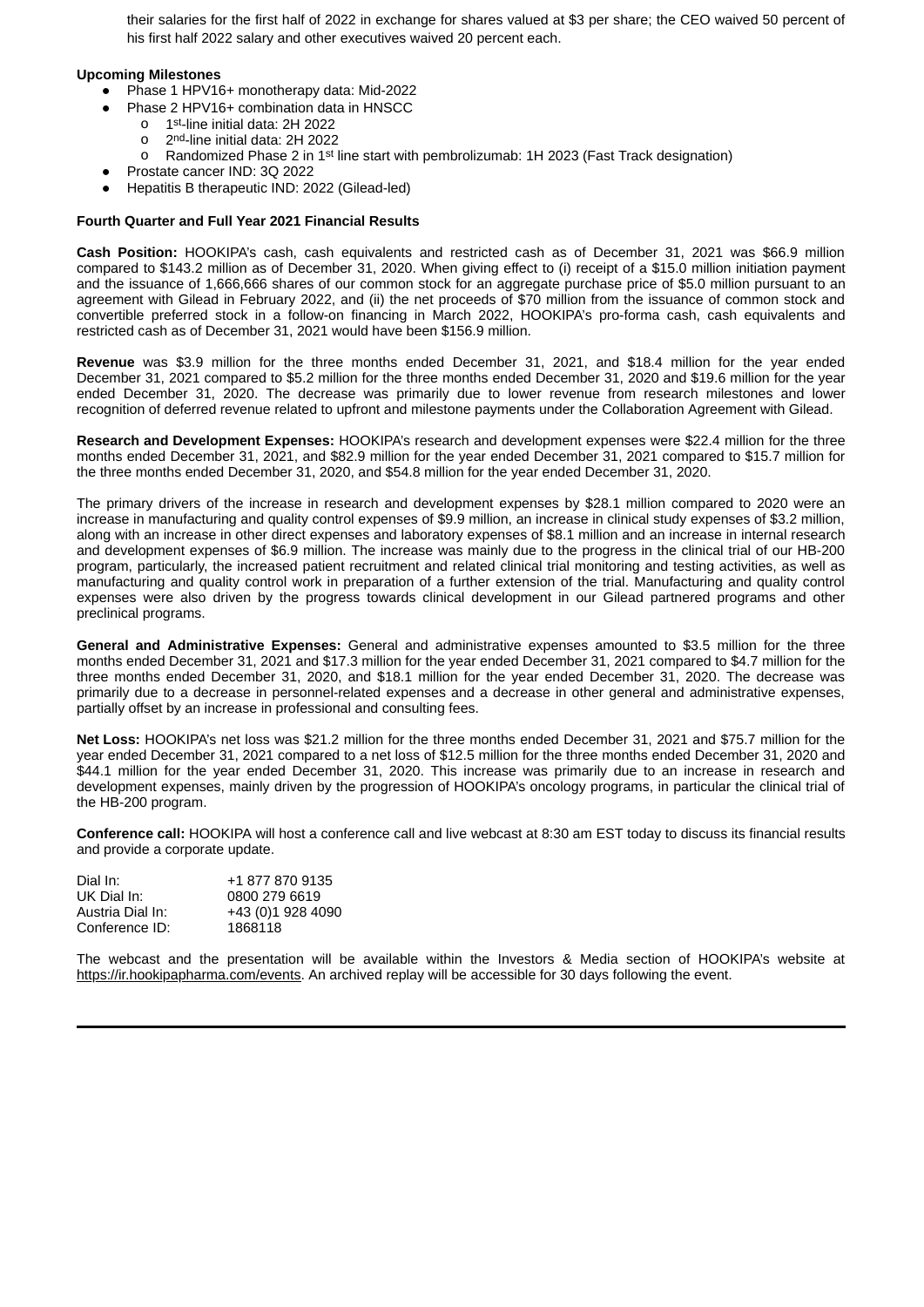## **About HOOKIPA**

HOOKIPA Pharma Inc. (NASDAQ: HOOK) is a clinical-stage biopharmaceutical company focused on developing novel immunotherapies, based on its proprietary arenavirus platform, that are designed to mobilize and amplify targeted T cells and thereby fight or prevent serious disease. HOOKIPA's replicating and non-replicating technologies are engineered to induce robust and durable antigen-specific CD8+ cell responses and pathogen-neutralizing antibodies. HOOKIPA's pipeline includes its wholly-owned investigational arenaviral immunotherapeutics targeting HPV16+ cancers, prostate cancer, KRASmutated cancers (including colorectal, pancreatic and lung), and other undisclosed programs. In addition, HOOKIPA aims to develop functional cures of HBV and HIV in collaboration with Gilead.

Find out more about HOOKIPA online at www.hookipapharma.com.

## **HOOKIPA Forward Looking Statements**

Certain statements set forth in this press release constitute "forward-looking" statements within the meaning of the Private Securities Litigation Reform Act of 1995, as amended. Forward-looking statements can be identified by terms such as "believes," "expects," "plans," "potential," "would" or similar expressions and the negative of those terms. Such forwardlooking statements involve substantial risks and uncertainties that could cause HOOKIPA's research and clinical development programs, future results, performance or achievements to differ significantly from those expressed or implied by the forward-looking statements. Such risks and uncertainties include, among others, the uncertainties inherent in the drug development process, including HOOKIPA's programs' early stage of development, the process of designing and conducting preclinical and clinical trials, the regulatory approval processes, the timing of regulatory filings, the challenges associated with manufacturing drug products, HOOKIPA's ability to successfully establish, protect and defend its intellectual property, risks relating to business interruptions resulting from the coronavirus (COVID-19) disease outbreak or similar public health crises, the impact of COVID-19 on the enrollment of patients and timing of clinical results, and other matters that could affect the sufficiency of existing cash to fund operations and HOOKIPA's ability to achieve the milestones under the agreement with Gilead. HOOKIPA undertakes no obligation to update or revise any forward-looking statements. For a further description of the risks and uncertainties that could cause actual results to differ from those expressed in these forward-looking statements, as well as risks relating to the business of the company in general, see HOOKIPA's annual report on Form 10-K for the year ended December 31, 2021 which is available on the Security and Exchange Commission's website at www.sec.gov and HOOKIPA's website at www.hookipapharma.com.

Investors and others should note that we announce material financial information to our investors using our investor relations website (https://ir.hookipapharma.com/), SEC filings, press releases, public conference calls and webcasts. We use these channels, as well as social media, to communicate with our members and the public about our company, our services and other issues. It is possible that the information we post on social media could be deemed to be material information. Therefore, we encourage investors, the media, and others interested in our company to review the information we post on the U.S. social media channels listed on our investor relations website.